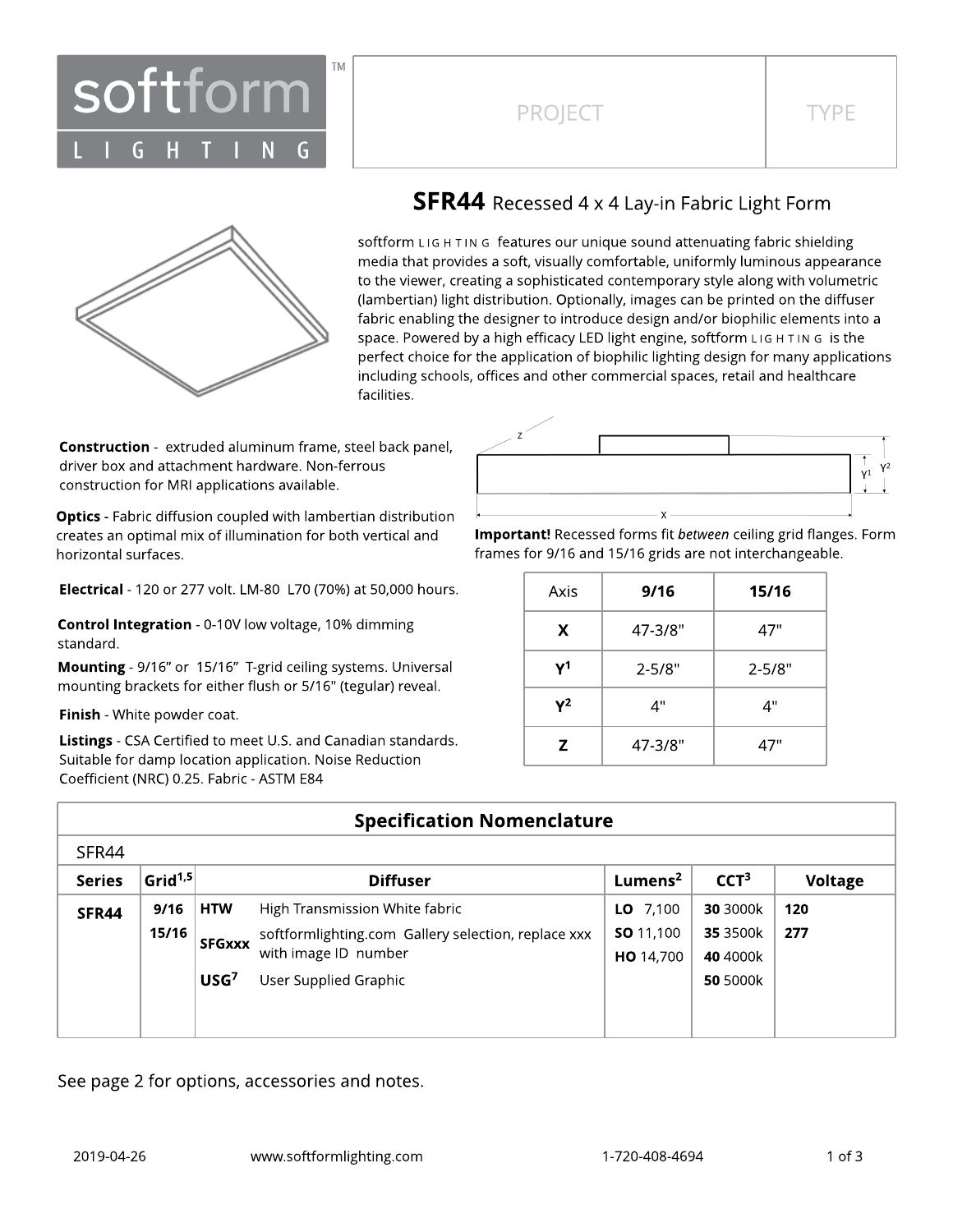# **Options** AMP Antimicrobial Paint **EL<sup>9</sup>** LED emergency driver that enables emergency operation in the event of a power failure MRI Non-ferrous construction, driver ships separately for remote installation. MRI room EMI filter required (supplied by others) PW1836 6' Prewire, 1 Normal Power 18 Gauge 3 Wire Circuit PW1846LV1 6' Prewire, 1 Normal Power 18 Gauge 3 Wire Circuit + 1 Low Voltage 18 Gauge 2 Wire Circuit Accessories 4 TFA <sup>8</sup> Trimless Flange Adapter

#### Notes:

- 1. Important! Recessed forms fit **between** ceiling grid flanges. Form frames for 9/16 and 15/16 grids are not interchangeable.
- 2. Nominal values. See photometry section for actual<sup>6</sup>.
- 3. 80 CRI
- 4. Accessories ship separately.
- 5. Grid option defaults to 9/16 when TFA is selected.
- 6. Calculated values

**Photometry** 

- 7. Print files need to be a minimum of 150 dpi at actual size for optimal rendering. Accepted file types are AI, EPS, PDF, EPS, JPEG, TIFF.
- 8. Enables installation of light form into drywall ceiling construction. Light Form grid designation defaults to 9/16.
- 9. Not available with MRI option.

| <b>System Electrical Performance Data</b> |       |       |      |  |  |  |  |  |  |
|-------------------------------------------|-------|-------|------|--|--|--|--|--|--|
| Output                                    | HО    | SΟ    | LΟ   |  |  |  |  |  |  |
| Watts                                     | 164.3 | 119.4 | 88.6 |  |  |  |  |  |  |

## Calculated Delivered Lumens<sup>6</sup> High Output (HO), Standard Output (SO), Low Output (LO),  $* =$  measured values CCT | HO | LPW | SO | LPW | LO | LPW 3000 13704 83 10494 88 7998 90 3500 | 14234 | 87 | 10898 | 91 | 8306 | 94 4000 | **\*14762** | **\*90** | 11304 | 95 | 8616 | 97 5000 14762 90 11304 95 8616 97

See page 3 for LM-79 data